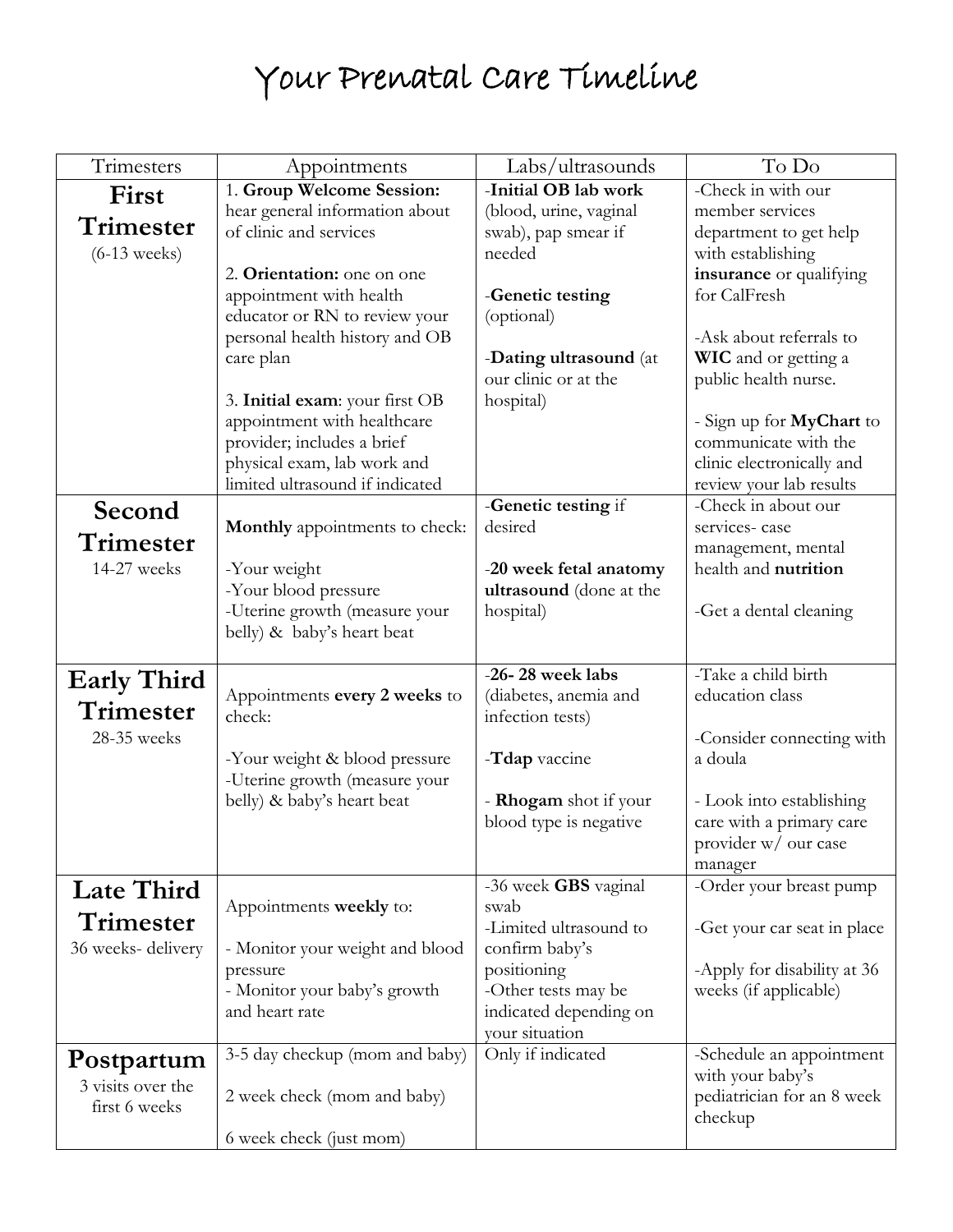#### FAQ

#### **How do I contact the clinic after business hours?**

We provide 24 hour care for our patients and always have an OB provider on call. If you are experiencing a medical emergency, please go to the emergency room. If you need to speak with us urgently simply call the same number you would use to schedule your routine appointments.

#### **What services do you offer at the clinic?**

- **Nutrition support**: personalized consultations with a nurse practitioner or Registered Dietician
- **Mental health services**: therapy referrals, case management services, medication consults, relaxation technique/visualization sessions, support groups
- **Lactation support**: consultations with our Lactation Educator or Lactation Consultant
- **Referrals**: to WIC, Nurse Family Partnership, genetic counselors, high risk OB specialists at UCSF, physical therapists and more
- **Child birth education**: 6 week classes or individual one on one sessions as well as infant CPR classes
- **Health Education**: appointments with our specialists to answer your question in pregnancy and help you prepare for labor & parenthood. This includes birth plan writing, visualizations and more
- **Case Management** services: assistance accessing insurance, CalFresh, child care and other social services

#### **I don't like the idea of seeing different providers each appointment**

Unfortunately we cannot offer a different model of care. Many of our patients opt to work with a doula (a non-medical support person) in their pregnancy and for delivery to provide continuity of care.

#### **What hospital will I deliver at?**

Patients at North Country Prenatal Services deliver at *Mad River Community Hospital in Arcata*

Patients at Redwood Pregnancy Services deliver at *Providence St Joseph Hospital in Eureka* 

#### **What vaccines do you recommend in pregnancy?**

There are 3 safe and effective vaccination that we strongly recommend getting specifically in your pregnancy:

- 1. COVID vaccine- to protect you from COVID-19 (pregnant women are at extremely high risk for severe complications from COVID 19 including hospitalization, and possibly still birth, miscarriage and preterm delivery)
- 2. Flu shot- to protect you from the flu (pregnant women are at high risk for getting the flu and having more severe illness)
- 3. Tdap- to protect YOUR BABY again whooping cough for the first 2 months of life

#### **Why do you recommend getting my teeth cleaned in pregnancy?**

There is a well-established link between dental health and a healthy pregnancy. You can see your own dentist for a cleaning or connect our sister clinic Burre Dental in Eureka to schedule an appointment (707- 442-7078)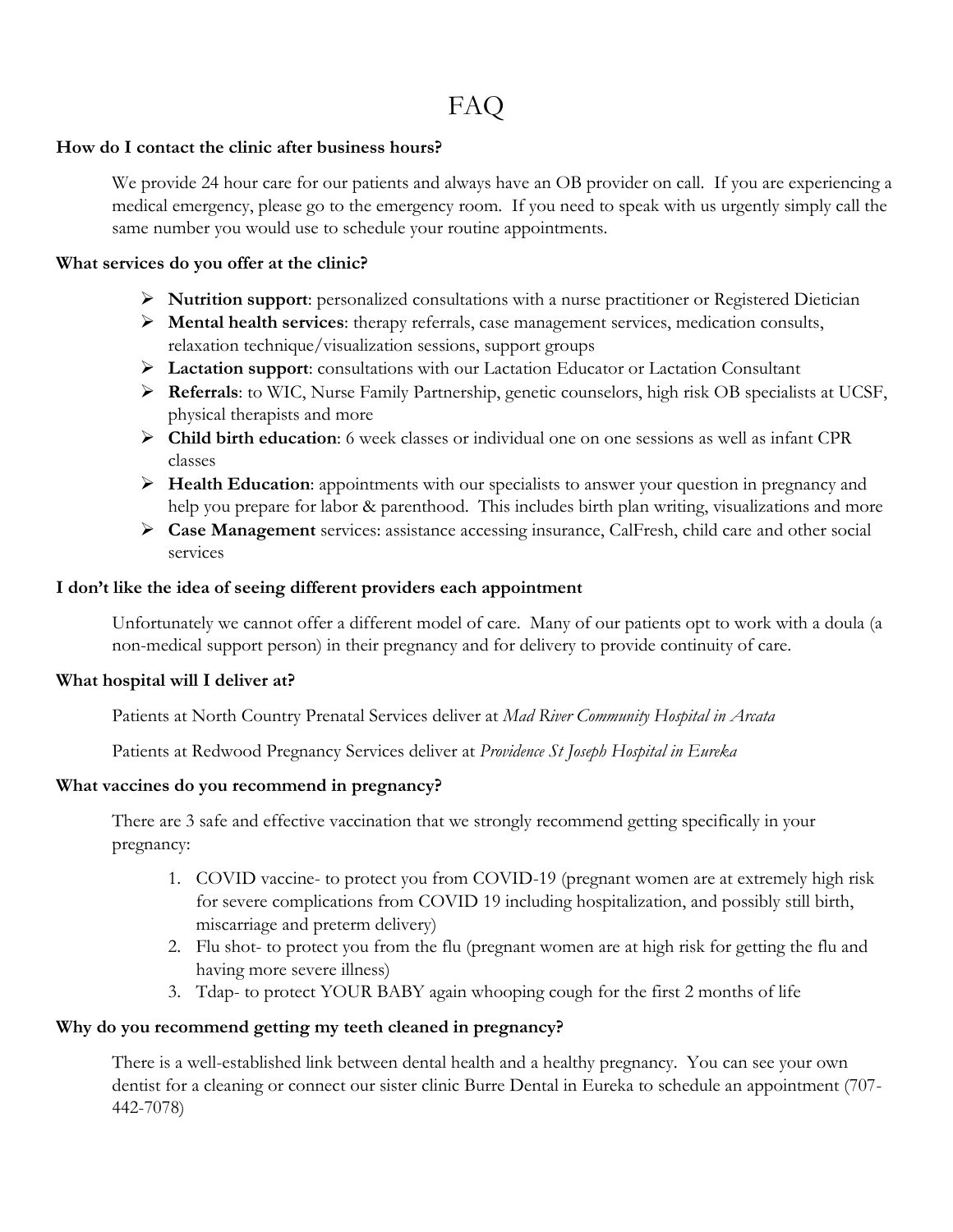# Welcome to the second trimester!

### This Trimester at a glance:

Monthly visits at our clinic

Genetic testing blood draw (optional) between 15- 20 weeks at our clinic

20 week fetal anatomy ultrasound at the hospital

Testing for Gestational diabetes & anemia at 26-28 weeks

In this packet you'll find information about:

- Your baby's development in the 2<sup>nd</sup> trimester
- Exercise in pregnancy
- Mental health in pregnancy
- About our case management services
- Coping with heartburn in pregnancy
- Comfort measures for back pain in pregnancy
- All about 20 week fetal anatomy scan
- Genetic testing options in the 2<sup>nd</sup> trimester
- Gestational diabetes testing options (26- 28 weeks)